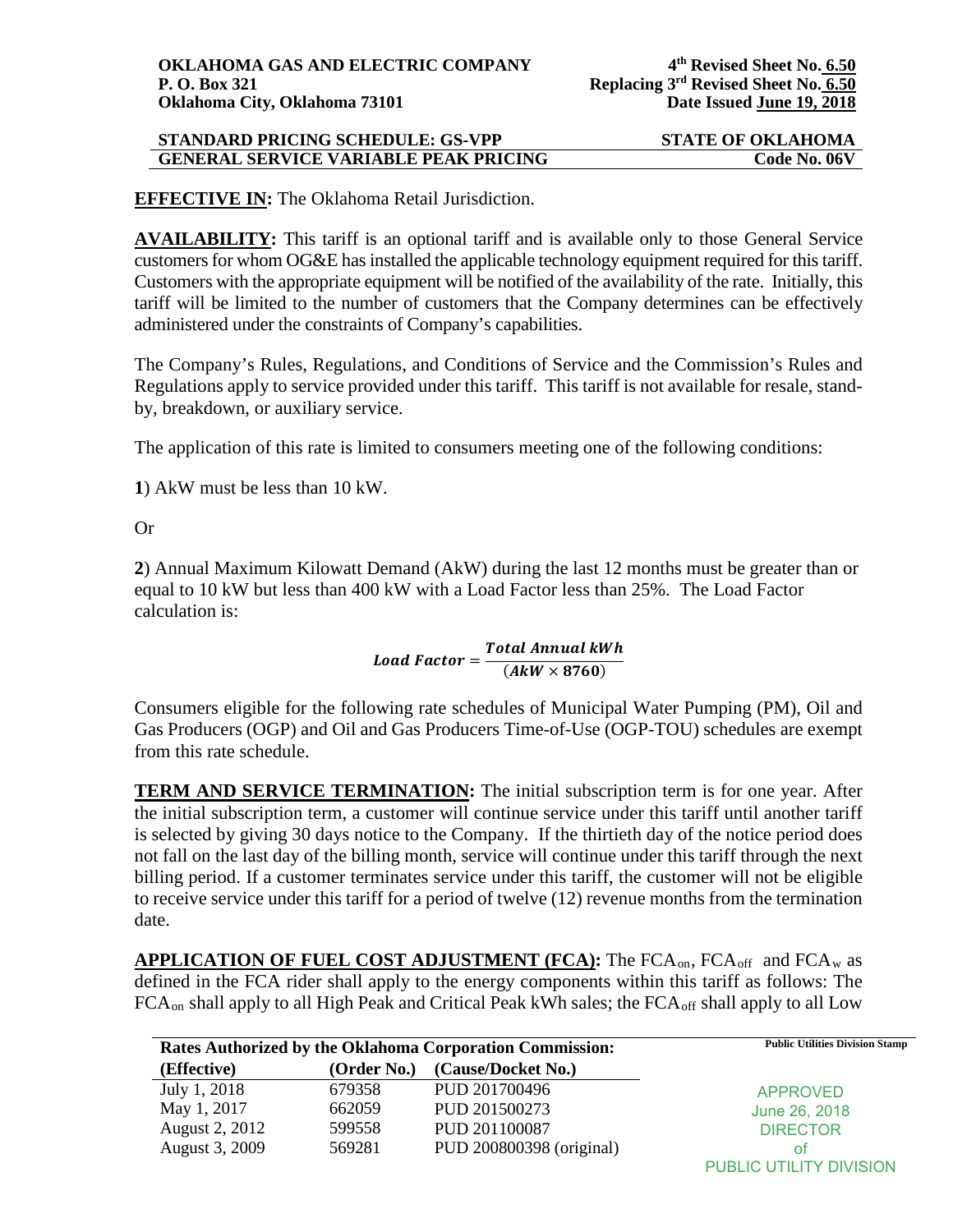#### **STANDARD PRICING SCHEDULE: GS-VPP STATE OF OKLAHOMA GENERAL SERVICE VARIABLE PEAK PRICING Code No. 06V**

Peak, Standard Peak, and Off-Peak kWh sales; and, the  $FCA_w$  shall apply to kWh sales during the seven revenue months of November through May.

### **ALL SERVICE LEVELS (Service Levels 2-5):**

**Customer Charge:** \$24.70 per month.

**Energy Charge:**

**Summer Season:** The OG&E Revenue Months of June through October.

**On-Peak Hours:** The Day-Ahead Prices for Variable Peak Pricing (DAP<sub>VPP</sub>) as determined based on the average of the Day-Ahead Prices excluding the energy portion of the marginal supply cost for On-Peak Hours (DAP<sub>OPH</sub>) and communicated to the customer by 5:00 PM on the day prior to the applicable day. On-Peak Hours are from June 1 through September 30, beginning each day at 2:00 PM and ending at 7:00 PM, local time, excluding Saturdays, Sundays, Independence Day (as observed) and Labor Day.

**Off-Peak Hours:** 3.21¢ per kWh per month. All hours not defined as On-Peak Hours.

**Winter Season:** The OG&E Revenue Months of November through May.

First 1,000 kWh per month: 6.80 $\varphi$  per kWh.

All Additional kWh per month:  $3.21\phi$  per kWh.

**DETERMINATION OF ON-PEAK HOURS PRICE:** By 5:00 PM on the day prior to each day containing on-peak hours, the Company will issue a price notification to customers containing the prices effective during the next day's on-peak period. Receipt of the price notification is the customer's responsibility. The price will be determined based on the Company's day-ahead price calculations as set forth in the DAP Tariff excluding the energy portion of the marginal supply cost.

If DAP<sub>OPH-SL5</sub>  $\leq$  1.1¢/kWh Then  $DAP_{VPP} = 3.21 \frac{\varphi}{kWh}$  (The Low Peak kWh Price)

If DAP<sub>OPH-SL5</sub> > 1.1  $\varphi$ /kWh and DAP<sub>OPH-SL5</sub>  $\leq$  3.1 ¢/kWh Then  $DAP_{VPP} = 8.00 \phi / kWh$  (The Standard Peak kWh Price)

| Rates Authorized by the Oklahoma Corporation Commission: |             | <b>Public Utilities Division Stamp</b> |                         |
|----------------------------------------------------------|-------------|----------------------------------------|-------------------------|
| (Effective)                                              | (Order No.) | (Cause/Docket No.)                     |                         |
| July 1, 2018                                             | 679358      | PUD 201700496                          | <b>APPROVED</b>         |
| May 1, 2017                                              | 662059      | PUD 201500273                          | June 26, 2018           |
| August 2, 2012                                           | 599558      | PUD 201100087                          | <b>DIRECTOR</b>         |
| August 3, 2009                                           | 569281      | PUD 200800398 (original)               | οt                      |
|                                                          |             |                                        | PUBLIC UTILITY DIVISION |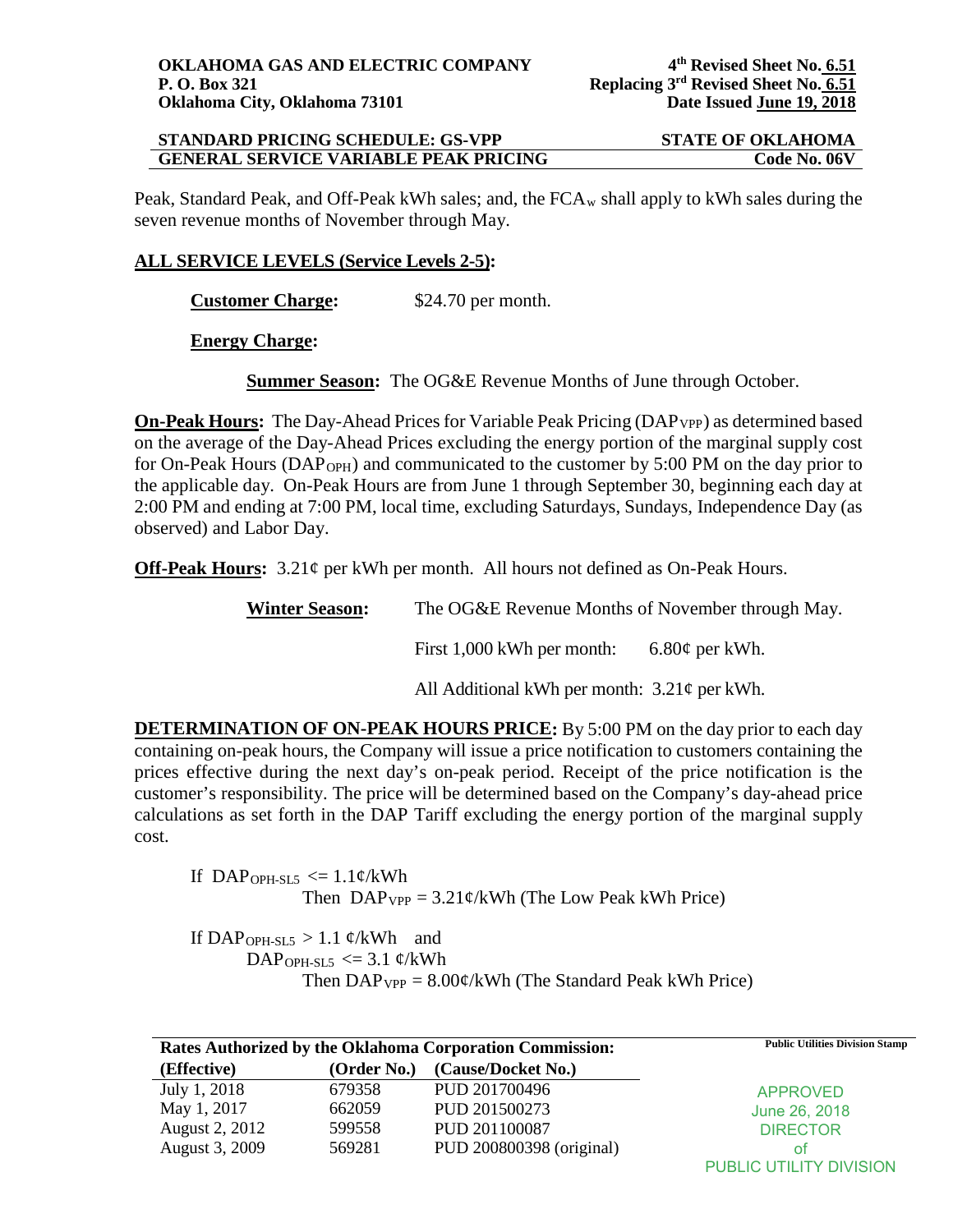#### **STANDARD PRICING SCHEDULE: GS-VPP STATE OF OKLAHOMA GENERAL SERVICE VARIABLE PEAK PRICING CODE NO. 06V**

If DAP<sub>OPH-SL5</sub>  $> 3.1 \frac{\varphi}{kWh}$  and DAP<sub>OPH-SL5</sub>  $\leq$  17.0 ¢/kWh Then  $DAP_{VPP} = 22.30 \frac{\cancel{c}}{kWh}$  (The High Peak kWh Price)

If DAP<sub>OPH-SL5</sub>  $> 17.0$  ¢/kWh Then  $DAP_{VPP} = 43.00 \frac{\epsilon}{kWh}$  (The Critical Peak kWh Price)

The DAP price ranges (or bands) shown above for the low, standard, high, and critical on-peak energy charges will be reviewed by the Company annually. If the DAP price bands change, the Company will submit the changes to the Commission staff for review prior to implementation beginning with the June revenue month. The expectation is that there would be 10 Low price days, 30 Standard price days, 36 High price days, and 10 Critical price days in a typical year.

**CRITICAL PEAK PRICE OVER-CALL PROVISION:** The Company may, with at least two hours notice, designate a critical peak period, at any time during the year, for a period lasting not less than 2 hours and not more than 8 hours. The maximum number of hours during any calendar year that can be designated by the Company as critical peak period hours is 80. The price during the critical peak period will be the critical peak period price for all kWh consumed during the designated period. Communication of the over-call price will be provided by OG&E.

**BEST BILL PROVISION:** As of the effective date of this tariff, all customers enrolled in this tariff will receive the benefit of the best bill provision for one year. Customer's enrolling in the tariff after the effective date of this tariff will be eligible for the best bill provision for one year from their initial enrollment. At the end of the applicable subscription term the customer's GS-VPP billing will be compared to their previous tariff billing using actual usage for the entire period. If the amount billed is higher than what the customer would have been billed under their previous tariff the customer will receive a credit on their bill equal to the difference. The Best Bill Provision will only be applied after a full year of subscription to the tariff and will not be available in the ensuing years.

**SERVICE LEVELS:** For purposes of this rate, the following shall apply:

**Service Level 2:** Shall mean service at any nominal standard voltage of the Company between 2 kV and 50 kV, both inclusive, where service is rendered through a Company Substation, which has a transmission voltage source, and the point of delivery is at the load side of the substation or from a circuit dedicated to the customer.

**Service Level 3:** Shall mean service at any nominal standard voltage of the Company between 2 kV and 50 kV, both inclusive, by a direct tap to the Company's prevailing distribution source from a circuit not dedicated to the customer.

| <b>Rates Authorized by the Oklahoma Corporation Commission:</b> |             | <b>Public Utilities Division Stamp</b> |                                |
|-----------------------------------------------------------------|-------------|----------------------------------------|--------------------------------|
| (Effective)                                                     | (Order No.) | (Cause/Docket No.)                     |                                |
| July 1, 2018                                                    | 679358      | PUD 201700496                          | <b>APPROVED</b>                |
| May 1, 2017                                                     | 662059      | PUD 201500273                          | June 26, 2018                  |
| August 2, 2012                                                  | 599558      | PUD 201100087                          | <b>DIRECTOR</b>                |
| August 3, 2009                                                  | 569281      | PUD 200800398 (original)               | οt                             |
|                                                                 |             |                                        | <b>PUBLIC UTILITY DIVISION</b> |